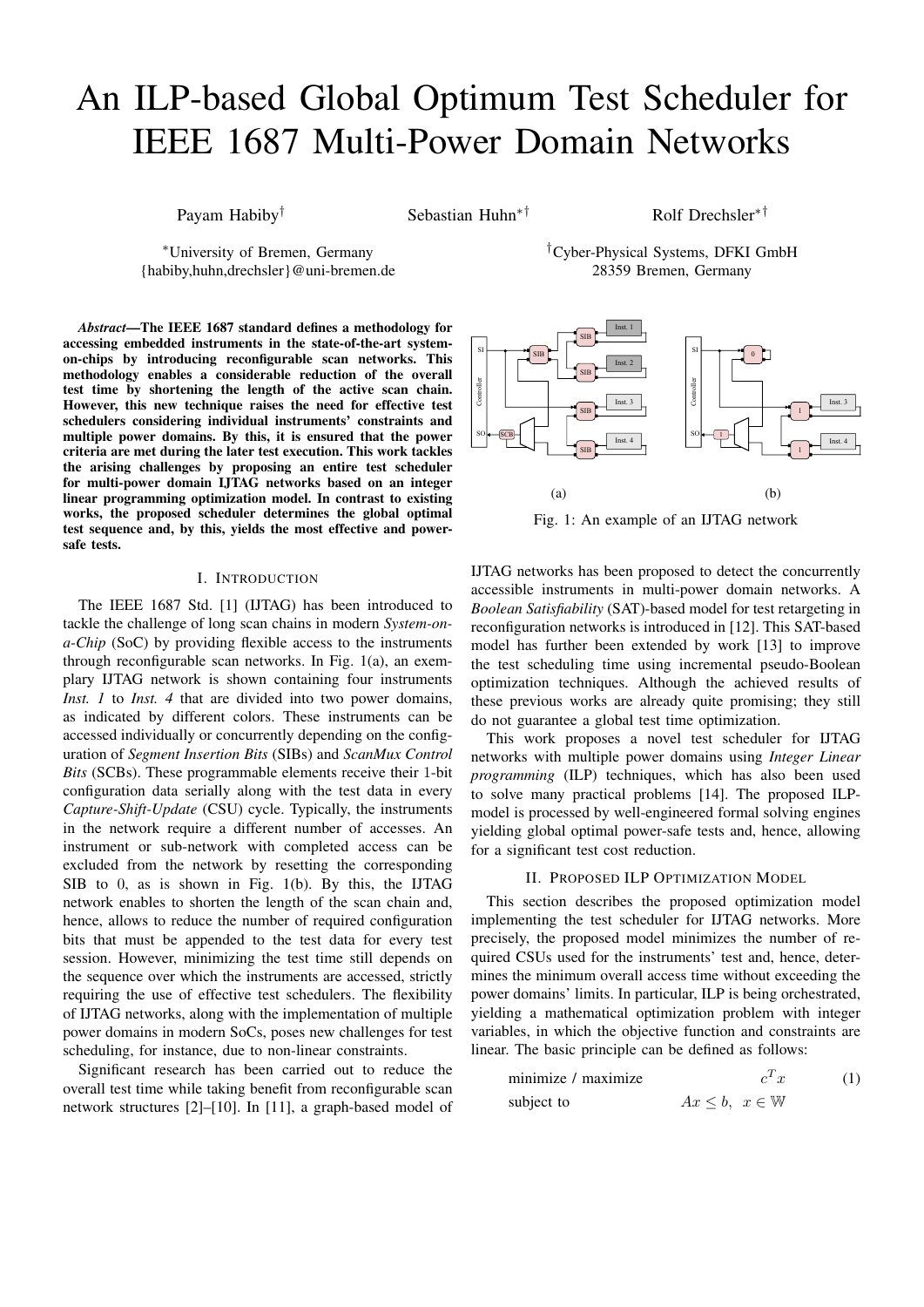where  $x$  represents the vector of decision variables with real coefficients c, and  $A = [a_{ij}]_{m \times n}$  is a matrix with  $a_{ij} \in \mathbb{R}$ , creating the constraints bounded to  $b \in \mathbb{R}$ .

## *A. Objective Function*

The overall instrument access time can be reduced by concurrently accessing as many instruments as possible. In fact, the optimal distribution of the CSUs over the concurrently accessed elements forms an important aspect for minimizing the overall instruments' access time. In the worst case, every instrument has to be accessed individually through an exclusive scan chain. This implies that in an IJTAG network with n instruments, the upper bound for the number of required scan chains equals n. In such a network, the resulting  $n \times n$ decision matrix  $M \in \mathbb{B}^{n \times n}$  is defined as follows:

inst. 1 inst. 2 ... inst. n  
\n
$$
M = \begin{bmatrix} x_{11} & x_{12} & \cdots & x_{1n} \\ \vdots & & & \vdots \\ x_{n1} & x_{n2} & \cdots & x_{nn} \end{bmatrix} \begin{bmatrix} \text{chain 1} \\ \text{chain n} \end{bmatrix}
$$

The Boolean variable  $x_{ij}$  decides on the inclusion or exclusion of  $j$ -th instrument of the  $i$ -th chain. The number of accesses, power consumption, and power domain of this instrument are given as  $a_i$ ,  $p_j$ , and  $d_j$ .

Each row of  $M$  represents a scan chain used for the test data transfer to the instruments if the corresponding Boolean variable is set to 1. Consequently, every column of  $M$  shows the engagement of an instrument over different scan configurations during the test. If all of its decision variables are set to 0, the corresponding chain is excluded from the final scheduling. All the active instruments, that are represented in a row of  $M$ , perform the same number of CSUs and, hence, are accessed equally. By assuming  $a_i$  as the number of CSUs in row i of M, the optimization's aim is about minimizing the sum of these values in the final decision matrix. Thus, the objective function is defined as follows:

$$
Min \sum_{j=1}^{n} a_i \tag{2}
$$

By construction, it is guaranteed that the ILP solver minimizes the number of totally required CSUs to cover all the instruments of the IJTAG network and, consequently, optimizes the overall test time.

# *B. ILP Constraints*

A valid solution of the objective function defined by Equation (2) must fulfill three types of constraints. The first one concerns the overall power limit of each power domain, the second one addresses the number of required accesses for each instrument, and the last one considers the structural connectivity of the network components, as described in the remainder of this section.

**Power constraints:** Let  $p_{ij}$  be the power consumption of the j-th instrument of the *i*-th row of the decision matrix  $M$ ,

which is located in power domain k, and  $P_{max,k}$  be the power limit of the k-th power domain. Since the accumulated power consumption of active instruments in each power domain should not exceed the domain's power limit, the following constraint must hold for every row of M:

$$
\sum_{x_j \in k} x_{ij} \cdot p_j \le P_{max,k} \qquad 1 \le k \le K \qquad 1 \le i \le n \tag{3}
$$

For an IJTAG network with  $n$  instruments and  $K$  power domains, this creates a total of  $n \times K$  power constraints.

Access constraints guarantee that every instrument can obtain its total  $A_i$  required number of accesses over the different scan chain configurations.

$$
\sum_{i=1}^{n} x_{ij} \cdot a_i = A_j \qquad 1 \le j \le n \qquad a_i, A_j \in \mathbb{W} \tag{4}
$$

This non-linear constraint is transformed to a linear constraint by introducing the new decision variable  $y_{ij} = x_{ij} \cdot a_i$  and then using Glover's linearization [15]:

$$
\sum_{i=1}^{n} y_{ij} = A_j \qquad 1 \le j \le n \qquad y_i, A_j \in \mathbb{W} \tag{5}
$$

$$
0 \le y_{ij} \le Ax_{ij} \qquad , \qquad a_i - A(1 - x_{ij}) \le y_{ij} \le a_i
$$

where  $A$  is the maximum number of given instrument accesses. Considering these assumptions, the new decision matrix  $\overline{M}$  is defined as follows:

$$
\bar{M} = \begin{bmatrix} y_{11} & \cdots & y_{1n} \\ \vdots & \ddots & \vdots \\ y_{n1} & \cdots & y_{nn} \end{bmatrix}.
$$

If the  $j$ -th instrument in  $i$ -th session is activated, the corresponding element in matrix  $\overline{M}$  would be  $a_i$  and, otherwise, is assigned to 0 representing that no access is scheduled for the instrument in ith session. The inequalities in Equation (5) guarantee that  $y_{ij}$  evaluates to either 0 or  $a_i$ .

Structural constraints investigate the feasibility of concurrent placement of different instruments on a chain. Modeling the IJTAG network in a CNF format has been described in [13]. Each clause of this CNF can be transformed to an ILP constraint and added to the overall instance. As an example, two successive network elements  $x_1$  and  $x_2$  with the given CNF are transformed as follows:

$$
\Phi = (x_1 \lor \neg x_2) \land (\neg x_1 \lor x_2) \Rightarrow x_1 - x_2 \ge 0
$$
  

$$
-x_1 + x_2 \ge 0
$$

The proposed objective function over Boolean variables in combination with the presented integer linear constraints yields a seamless ILP model representing the IJTAG instruments' access problem that is to be solved by powerful ILP solvers.